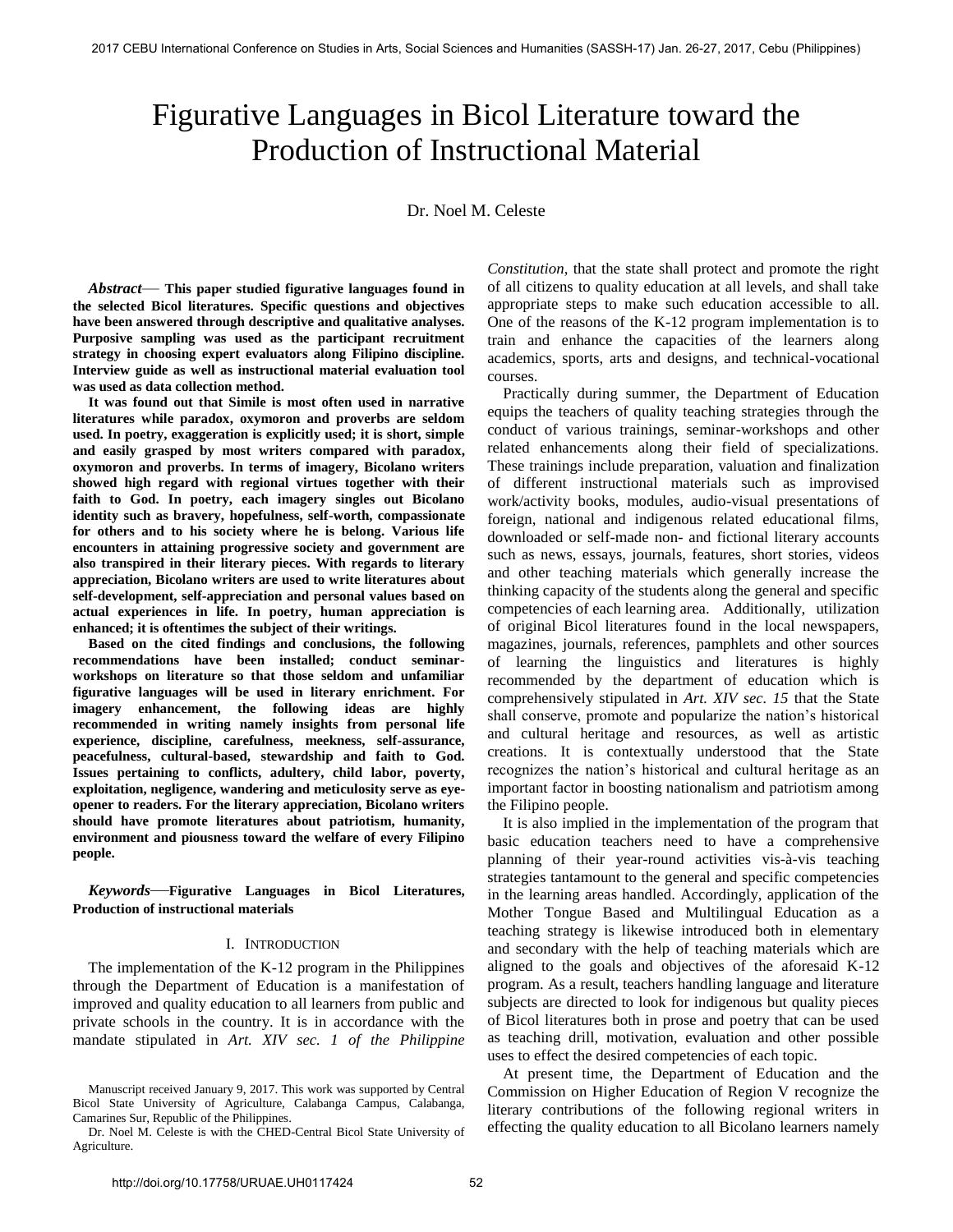Kristian Sendon Cordero (Iriga City), Paz Verdades M. Santos (Naga City), Judith Balares Salamat (Pili, Camarines Sur), H. Francisco V. Peñones (Iriga City), Irvin Santo Tomas (Canaman, Camarines Sur)Gil Gregorio Sr. (San Jose, Camarines Sur), Jerome M. Hipolito (Calabanga, Camarines Sur) Estelito B. Jacob (Camaligan, Camarines Sur) Selina (Janet Go-Alano) of Naga City, Johner Amoroso Cañeba (Iriga City), Bernardo Miguel Aguay Jr. (Calabanga, Camarines Sur and other Bicolano writers. Their writings are also recognized by the Komisyon sa Wikang Filipino (KWF).

 This concern is equally supported by the *DepEd Order No. 32 s. 2015* that adopts the Indigenous Peoples Education Curriculum Framework which recognizes the right of indigenous peoples to basic education that is culturally rooted and responsive, the IPEd Curriculum Framework seeks to provide guidance to schools and other education programs, both public and private, as they engage with indigenous communities in localizing, indigenizing, and enhancing the K to 12 Curriculum based on their respective educational and social contexts.

 It is clearly understood that the Department of Education of the Philippines now allows its regional offices to use Mother Tongue Based instruction as a key in achieving quality education of Filipino learners toward global competitiveness. As a result, this study was conducted to produce supplemental learning module in language and literature subjects for secondary schools.

 This study was conducted to find out the different figurative languages used in the selected Bicol literatures. Specific questions and objectives have been answered through descriptive and qualitative analyses of the 14 selected Bicol literary pieces written in prose (4) and poetry (10) with significant impact on the DepEd's core values namely Maka-Diyos, Makatao, Makakalikasan and Makabansa. Purposive sampling was used as the participant recruitment strategy in choosing expert evaluators along Filipino discipline. Interview guide as well as instructional material evaluation tool was used as data collection method. In this study, statistical tool was noticed not applicable because it is purely qualitative in nature.

The following tables were the results of the study;

PROSE BICOL LITERATURES

| TABLE I: FIGURATIVE LANGUAGES FOUND IN BICOL PROSE LITERATURES |  |
|----------------------------------------------------------------|--|
|----------------------------------------------------------------|--|

FIGURATIVE LANGUAGES AND THEIR CLASSIFICATION

| <b>KARIT</b>                   | Ferocious seeing as if you will be eaten                     |  |
|--------------------------------|--------------------------------------------------------------|--|
| by H. Francisco Peñones        | alive.                                                       |  |
| Jr.                            | As $fast$ as a horse that he easily reached                  |  |
|                                | me.                                                          |  |
|                                | His house resembles to a little shed.                        |  |
|                                | Got speechless just like a hardened                          |  |
|                                | throat.                                                      |  |
|                                | Exaggeration                                                 |  |
| AN DAKULANG SIRA               | A dipper of fish eggs                                        |  |
| by Kristian Sendon             | Over-pregnant fish                                           |  |
| Cordero                        | The soldiers brought him in their shining                    |  |
|                                | city.                                                        |  |
| <b>KARIT</b>                   | Greater than mayor and congressman                           |  |
| by H. Francisco Peñones        | Even the blood will be decanted just for                     |  |
| Jr.                            | the land.                                                    |  |
|                                | My tears and blood blended on my face                        |  |
|                                | caused by his ax.                                            |  |
| <b>TAON NIN MGA</b>            | The church is brightly shining due to                        |  |
| <b>AYAM</b>                    | devotees' happiness amidst salvation.                        |  |
| by Juan Escandor Jr.           |                                                              |  |
|                                | Metaphor                                                     |  |
| AN DAKULANG SIRA               | The big fish                                                 |  |
| by Kristian Sendon             |                                                              |  |
| Cordero<br><b>TAON NIN MGA</b> | Monsignor Bondok, is the prince of the                       |  |
| <b>AYAM</b>                    | church.                                                      |  |
| by Juan Escandor Jr.           | Nuestra Señora de Penafrancia, Patroness                     |  |
|                                | of Bicolandia.                                               |  |
|                                | Paradox                                                      |  |
|                                |                                                              |  |
| PAGHOROP-HOROP                 | No one to be blamed of but those who                         |  |
| <b>SA ELEKSYON</b>             | did not use their heads.                                     |  |
| by H. Francisco Peñones        |                                                              |  |
| AN DAKULANG SIRA               | Allegory/Proverbs<br>How can we get married if the priest is |  |
| by Kristian Sendon             | already insane?                                              |  |
| Cordero                        |                                                              |  |
|                                | Parable                                                      |  |
| <b>KARIT</b>                   | Miracle. It will save us!                                    |  |
| by H. Francisco Peñones        | Pasturing of more than a million of                          |  |
|                                | devotees.                                                    |  |
|                                | Allusion                                                     |  |
| <b>KARIT</b>                   | "Aswang, patianak, Santelmo"                                 |  |
| by H. Francisco Peñones        |                                                              |  |
| PAGHOROP-HOROP                 | Napoleon said, "it is not a credit from                      |  |
| <b>SA ELEKSYON</b>             | the politics."                                               |  |
|                                |                                                              |  |

| TABLE II: FIGURATIVE LANGUAGES FOUND IN BICOL POETRY LITERATURES |
|------------------------------------------------------------------|
|                                                                  |

| POETRY BICOL         |                                              |
|----------------------|----------------------------------------------|
|                      | FIGURATIVE LANGUAGES AND                     |
| <b>LITERATURES</b>   | THEIR CLASSIFICATION                         |
|                      | <b>SIMILE</b>                                |
| <b>KALAG SA</b>      | It appears like a paradise due to the wreath |
| <b>LANGIT</b>        | of flowers arranged on your coffin.          |
| by Estelito B. Jacob |                                              |
| <b>BOSES SA</b>      | Just like Handiong.                          |
| <b>KADLAGAN</b>      | He is like John the Evangelist, the one who  |
| by Kristian Sendon   | prepared the people for the coming of the    |
| Cordero              | Lord.                                        |
|                      | You came out in Bicol like a voice from the  |
|                      | wilderness.                                  |
| <b>MGA TAON SA</b>   | The mouth of the wife resembles to a bomb    |
| MAG-AGOM             | grenade.                                     |
| by Treg'z $17$       |                                              |
| <b>HUEBES SANTO</b>  | It seems like those instruments for Holy     |
|                      |                                              |

by H. Francisco Peñones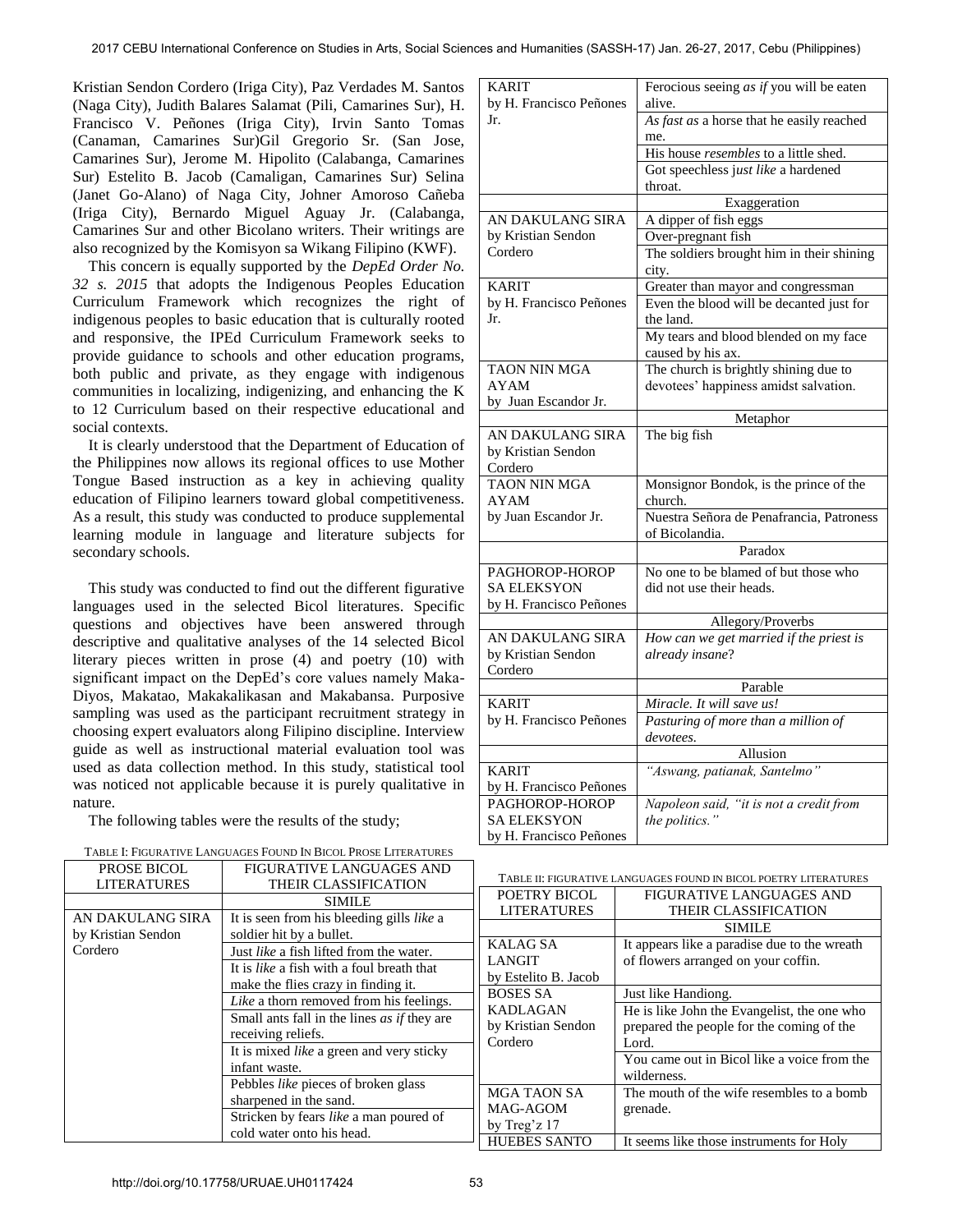| by Estelito B. Jacob                   | Friday.                                                                    |  |
|----------------------------------------|----------------------------------------------------------------------------|--|
|                                        | <b>VISION</b>                                                              |  |
| <b>KALAG SA</b>                        | Melancholic songs                                                          |  |
| <b>LANGIT</b>                          |                                                                            |  |
| by Estelito B. Jacob                   |                                                                            |  |
| <b>BOSES SA</b>                        | Even sometime our shadows are headless.                                    |  |
| <b>KADLAGAN</b>                        |                                                                            |  |
| by Kristian Sendon<br>Cordero          |                                                                            |  |
|                                        | PERSONIFICATION                                                            |  |
| <b>KUN PANO</b>                        | When the eyes hit by the palay husk, when                                  |  |
| PINAPALID KAN                          | the face slammed by the sun!                                               |  |
| <b>AKI AN</b>                          | Even the sun still sleeping, the child begins                              |  |
| <b>ARUGASANG SA</b>                    | to rise from his doss.                                                     |  |
| PILI                                   |                                                                            |  |
| by Honesto M.                          |                                                                            |  |
| Pesimo Jr.                             |                                                                            |  |
| <b>BOSES SA</b>                        | Sayings continuously straightened our                                      |  |
| <b>KADLAGAN</b>                        | curled pathways.                                                           |  |
| by Kristian Sendon                     |                                                                            |  |
| Cordero                                |                                                                            |  |
| <b>BURADOL</b>                         | When does the flying news come?                                            |  |
| by Jerome Hipolito                     |                                                                            |  |
|                                        | <b>METAPHOR</b>                                                            |  |
| PAMPANG KAN                            | Anchor of my heart!                                                        |  |
| SAKONG                                 | The Shoreline of my love!                                                  |  |
| <b>PAGKAMOOT</b>                       |                                                                            |  |
| by Marne Kilates                       |                                                                            |  |
|                                        | <b>SARCASM</b>                                                             |  |
| <b>KALAG SA</b>                        | Being lied down the shining bed, guarded of                                |  |
| <b>LANGIT</b>                          | angels without wings, and of saints with                                   |  |
| by Estelito B. Jacob                   | their swollen eyes.                                                        |  |
|                                        | St. Peter will not let you come in heaven                                  |  |
|                                        | because you have sometime touched the                                      |  |
|                                        | clouds.                                                                    |  |
|                                        | <b>EXAGGERATION</b>                                                        |  |
| <b>MGA TAON SA</b><br>MAG-AGOM         | Kisses on the face are passionately given.                                 |  |
| by Treg'z 17                           | The husbands work hard like carabaos to                                    |  |
| <b>HUEBES SANTO</b>                    | sustain family's needs.                                                    |  |
|                                        | The streets and the dust will be purified by<br>the feet without slippers. |  |
| by Estelito B. Jacob<br><b>BURADOL</b> | Least patronized newspapers were saved                                     |  |
| by Jerome Hipolito                     | from humiliation.                                                          |  |
| KUN PANO                               | A father who is always drunk of alcohol                                    |  |
| PINAPALID KAN                          | The husk was absorbed by the arms, body                                    |  |
| <b>AKI AN</b>                          | and feet.                                                                  |  |
| ARUGASANG SA                           | While getting the broken "nigo" and the                                    |  |
| PILI                                   | palay turning into black color                                             |  |
| by Honesto M.                          | Wash at the well of thousands springs to                                   |  |
| Pesimo Jr.                             | scratch the itching skin caused by the dust                                |  |
|                                        | of palay.                                                                  |  |
|                                        | <b>PARADOX</b>                                                             |  |
| PAMPANG KAN                            | It is undeniable, the hands are kissed and                                 |  |
| <b>SAKONG</b>                          | the head leaned over the shoulder.                                         |  |
| <b>PAGKAMOOT</b>                       |                                                                            |  |
| by Marne Kilates                       |                                                                            |  |
|                                        | <b>OXYMORON</b>                                                            |  |
| AN DILA TA                             | When commanded forth and back, here in                                     |  |
| by Ben Escoto                          | Rinconada (5 <sup>th</sup> district of Camarines Sur)                      |  |
|                                        | <b>PROVERBS</b>                                                            |  |
| FOLK TIGSIK                            | Only the smallest creatures hit the eyes.                                  |  |
| by Espinas et. al.                     |                                                                            |  |
| <b>Bicol Voices</b>                    |                                                                            |  |
| Anthology                              |                                                                            |  |
|                                        | <b>ALLUSION</b>                                                            |  |

| AN DILA TA           | The greatest poetry.                     |  |
|----------------------|------------------------------------------|--|
| <b>Ben Escoto</b>    |                                          |  |
| HUEBES SANTO         | Mary!                                    |  |
| by Estelito B. Jacob |                                          |  |
|                      | <b>METONYMY</b>                          |  |
| <b>BOSES SA</b>      |                                          |  |
| <b>KADLAGAN</b>      | Irregularities of influential government |  |
| by Kristian Sendon   | leaders have been announced.             |  |
| Cordero              |                                          |  |
| MGA TAON SA          |                                          |  |
| MAG-AGOM             | Her husband has mistresses.              |  |
| by Treg'z $17$       |                                          |  |
| PAMPANG KAN          |                                          |  |
| <b>SAKONG</b>        |                                          |  |
| <b>PAGKAMOOT</b>     | You are always in my heart, My love!     |  |
| by Marne Kilates     |                                          |  |
|                      | <b>SINECDOCHE</b>                        |  |
| <b>LAGAYLAY</b>      |                                          |  |
| by Irvin Santo       | Faultfinder eyes.                        |  |
| <b>Tomas</b>         |                                          |  |

## TABLE III: IMAGERIES OF FIGURATIVE LANGUAGES FOUND IN BICOL PROSE LITERATURES

| <b>Bicol Prose</b><br><b>Literatures</b> | <b>Figurative Languages</b>     | <b>Imageries</b>      |
|------------------------------------------|---------------------------------|-----------------------|
| <b>AN DAKULANG</b>                       | It is seen from his             | <b>Bravery</b>        |
| <b>SIRA</b>                              | bleeding gills like a           |                       |
| by Kristian Sendon                       | soldier hit by a bullet.        |                       |
| Cordero                                  | Just like a fish lifted from    | <b>Bravery</b>        |
|                                          | the water.                      |                       |
| <b>KARIT</b>                             | Even the blood will be          | <b>Bravery</b>        |
| by H. Francisco                          | decanted just for the           |                       |
| Peñones Jr                               | land.                           |                       |
| AN DAKULANG                              | Like a thorn removed            | <b>Unloading life</b> |
| <b>SIRA</b>                              | from his feelings.              | baggage               |
| by Kristian Sendon                       | Small ants fall in the          | Self-discipline       |
| Cordero                                  | lines <i>as if</i> they are     |                       |
|                                          | receiving reliefs.              |                       |
|                                          | It is mixed like a green        | Carefulness           |
|                                          | and very sticky infant          |                       |
|                                          | waste.                          |                       |
|                                          | Pebbles like pieces of          | Danger                |
|                                          | broken glass sharpened          |                       |
|                                          | in the sand                     |                       |
|                                          | Stricken by fears like a        | Learning from         |
|                                          | man poured of cold water        | Self-experience       |
|                                          | onto his head.                  |                       |
| <b>KARIT</b>                             | Ferocious seeing as if          | <b>Bravery</b>        |
| by H. Francisco                          | you will be eaten alive.        |                       |
| Peñones Jr                               | As fast as a horse that he      | Alertness             |
|                                          | easily reached me.              |                       |
|                                          | His house <i>resembles</i> to a | Poverty               |
|                                          | little shed.                    |                       |
| <b>AN DAKULANG</b>                       | A dipper of fish eggs           | Compassion            |
| <b>SIRA</b>                              | Over-pregnant fish              | Compassion            |
| by Kristian Sendon                       | The soldiers brought him        | Development           |
| Cordero                                  | in their shining city.          |                       |
| <b>KARIT</b>                             | My tears and blood              | Self-conviction       |
| by H. Francisco                          | blended on my face              |                       |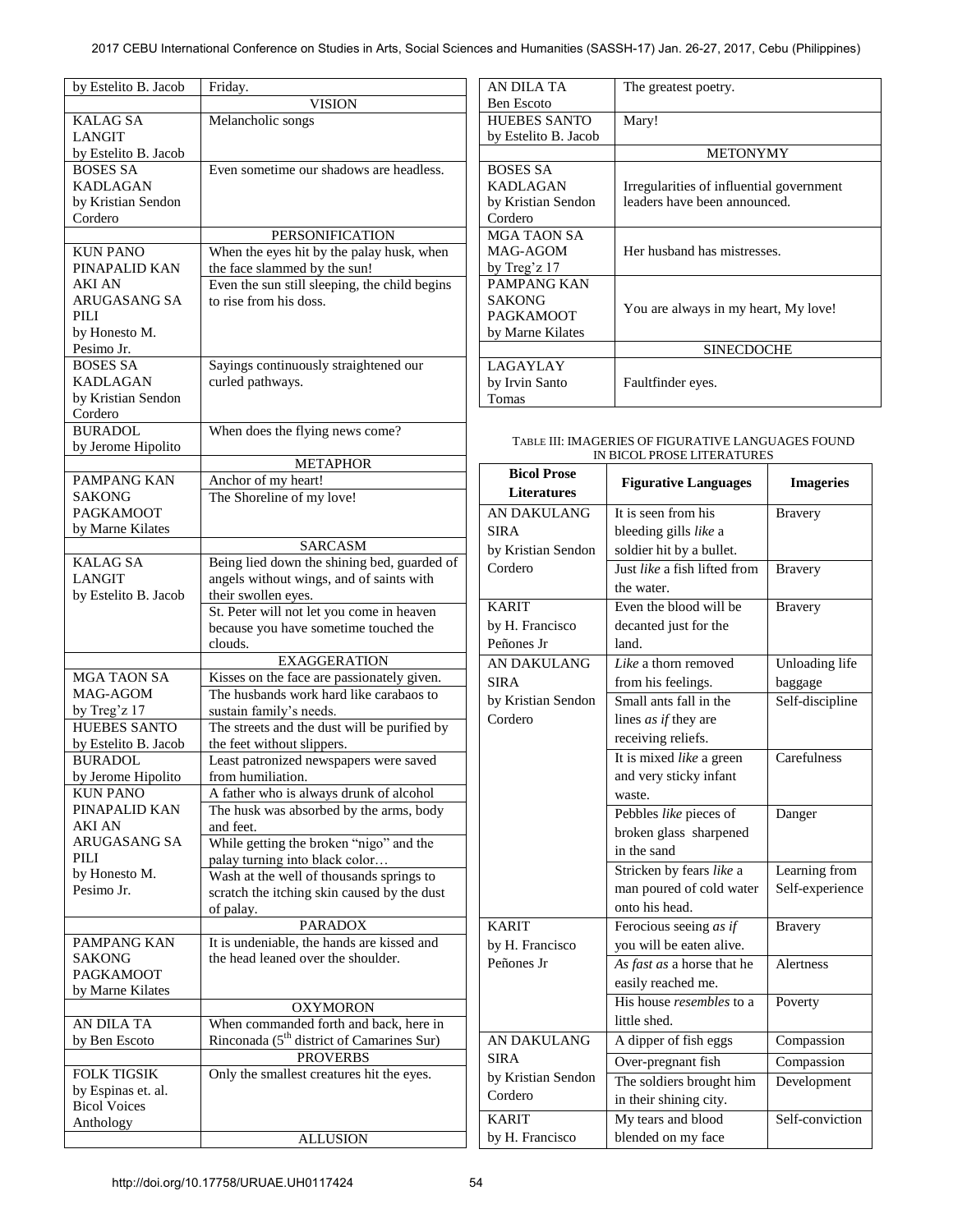| Peñones Jr          | caused by his ax.             |                 |
|---------------------|-------------------------------|-----------------|
| PAGHOROP-           | Napoleon said, "it is not     | Self-conviction |
| <b>HOROP SA</b>     | a credit from the             |                 |
| <b>ELEKSYON</b>     | politics."                    |                 |
| by H. Francisco     |                               |                 |
| Peñones             |                               |                 |
| AN DAKULANG         | How can we get married        | Self-conviction |
| SIRA                | if the priest is already      |                 |
| by Kristian Sendon  | insane?                       |                 |
| Cordero             |                               |                 |
| <b>TAON NIN MGA</b> | The church is brightly        | Faith in God    |
| <b>AYAM</b>         | shining due to devotees'      |                 |
| by Juan Escandor    | happiness amidst              |                 |
| Jr.                 | salvation.                    |                 |
|                     | Miracle. It will save us!     | Faith in God    |
|                     |                               |                 |
|                     | Pasturing of more than a      | Faith in God    |
|                     | million of devotees.          |                 |
|                     | Monsignor Bondok, is          | Faith in God    |
|                     | the prince of the church.     |                 |
|                     | Nuestra Señora de             | Faith in God    |
|                     | Penafrancia, Patroness of     |                 |
|                     | Bicolandia.                   |                 |
| PAGHOROP-           | No one to be blamed of        | Laxity/neglige  |
| <b>HOROP SA</b>     | but those who did not use     | nce             |
| <b>ELEKSYON</b>     | their heads.                  |                 |
| by H. Francisco     |                               |                 |
| Peñones             |                               |                 |
| <b>KARIT</b>        | Got speechless just like a    | Absence of      |
| by H. Francisco     | hardened throat.              | Self-conviction |
| Peñones             |                               |                 |
|                     | "aswang, patianak,            | Deception       |
|                     | Santelmo"                     |                 |
| <b>AN DAKULANG</b>  | It is like a fish with a foul | Advantage       |
| SIRA                | breath that make the flies    |                 |
| by Kristian Sendon  | crazy in finding it.          |                 |
| Cordero             |                               |                 |
| <b>KARIT</b>        | Greater than mayor and        | Insensible      |
| by H.Francisco      | congressman.                  |                 |
| Peñones Jr          |                               |                 |

TABLE IV: IMAGERIES Of FIGURATIVE LANGUAGES FOUNDIN BICOL POETRY **LITERATURES** 

| <b>Bicol Poetry</b><br>Literatures | <b>Figurative Languages</b>                                | Imageries      |  |
|------------------------------------|------------------------------------------------------------|----------------|--|
| <b>KALAG SA</b><br><b>LANGIT</b>   | It appears like a paradise<br>due to the wreath of flowers | Tranquility    |  |
|                                    | arranged on your coffin.                                   |                |  |
| by Estelito B.                     |                                                            |                |  |
| Jacob                              |                                                            |                |  |
| <b>BOSES SA</b>                    | He is like John the                                        | Faith in God   |  |
| <b>KADLAGAN</b>                    | Evangelist, the one who                                    |                |  |
| by Kristian                        | prepared the people for the                                |                |  |
| Sendon Cordero                     | coming of the Lord.                                        |                |  |
| <b>BOSES SA</b>                    | You came out in Bicol like                                 | <b>Bravery</b> |  |
| <b>KADLAGAN</b>                    | a voice from the                                           |                |  |
| by Kristian                        | wilderness.                                                |                |  |
| Sendon Cordero                     |                                                            |                |  |
|                                    | Irregularities of influential                              | Bravery        |  |

|                             | government leaders have                                  |                 |
|-----------------------------|----------------------------------------------------------|-----------------|
|                             | been announced.                                          |                 |
| <b>FOLK TIGSIK</b>          | Only the smallest creatures                              | <b>Bravery</b>  |
| by Espinas et al            | hit the eyes.                                            |                 |
| <b>MGA TAON SA</b>          | The mouth of the wife                                    | Chaos           |
| MAG-AGOM                    | resembles to a bomb                                      |                 |
| by Treg'z 17                | grenade.                                                 |                 |
| <b>HUEBES</b>               | It seems like those                                      | Loneliness      |
| <b>SANTO</b>                | instruments for Holy                                     |                 |
| by Estelito B.              | Friday.                                                  |                 |
| Jacob                       |                                                          |                 |
| <b>KALAG SA</b>             | Melancholic songs                                        | Loneliness      |
| <b>LANGIT</b>               |                                                          |                 |
| by Estelito B.<br>Jacob     |                                                          |                 |
| <b>BOSES SA</b>             | Even sometime our                                        | Self-           |
| <b>KADLAGAN</b>             | shadows are headless.                                    | conviction      |
| by Kristian                 |                                                          |                 |
| Sendon Cordero              |                                                          |                 |
|                             | Sayings continuously                                     | Self-           |
|                             | straightened our curled                                  | conviction      |
|                             | pathways.                                                |                 |
| <b>KUN PANO</b>             | When the eyes hit by the                                 | Exploitation    |
| <b>PINAPALID</b>            | palay husk, when the face                                |                 |
| <b>KAN AKI AN</b>           | slammed by the sun!                                      |                 |
| ARUGASANG                   |                                                          |                 |
| <b>SA PILI</b>              |                                                          |                 |
| by Honesto M.               |                                                          |                 |
| Pesimo Jr.                  |                                                          |                 |
|                             | A father who is always<br>drunk of alcohol.              | Negligence      |
| <b>MGA TAON SA</b>          | Her husband has mistresses.                              | <b>Mistress</b> |
| MAG-AGOM                    |                                                          |                 |
| by Treg'z 17                |                                                          |                 |
| <b>KUN PANO</b>             | Even the sun still sleeping,                             | Responsibility  |
| <b>PINAPALID</b>            | the child begins to rise from                            |                 |
| <b>KAN AKI AN</b>           | his doss.                                                |                 |
| <b>ARUGASANG</b>            |                                                          |                 |
| <b>SAPILI</b>               |                                                          |                 |
| by Honesto M.               |                                                          |                 |
| Pesimo Jr.                  |                                                          |                 |
| <b>BURADOL</b><br>by Jerome | When does the flying news<br>come?                       | Patience        |
| Hipolito                    |                                                          |                 |
| <b>PAMPANG</b>              | Anchor of my heart                                       | Hopefulness     |
| <b>KAN SAKONG</b>           |                                                          |                 |
| <b>PAGKAMOOT</b>            |                                                          |                 |
| by Marne Kilates            |                                                          |                 |
|                             | The Shoreline of my love                                 | Hopefulness     |
| <b>KUN PANO</b>             | Wash at the well of                                      | Hopefulness     |
| <b>PINAPALID</b>            | thousands springs to scratch                             |                 |
| KAN AKI AN                  | the itching skin caused by                               |                 |
| ARUGASANG                   | the dust of palay.                                       |                 |
| SA PILI                     |                                                          |                 |
| by Honesto M.               |                                                          |                 |
| Pesimo Jr.                  |                                                          |                 |
| <b>KALAGSA</b>              | Being lied down the shining                              | Learning from   |
| <b>LANGIT</b>               | bed, guarded of angels                                   | Self-           |
| by Estelito B.<br>Jacob     | without wings, and of saints<br>with their swollen eyes. | experience      |
|                             | St. Peter will not let you                               | Learning from   |
|                             | come in the heaven because                               | Self-           |
|                             | you have sometime touched                                | experience      |
|                             | the clouds.                                              |                 |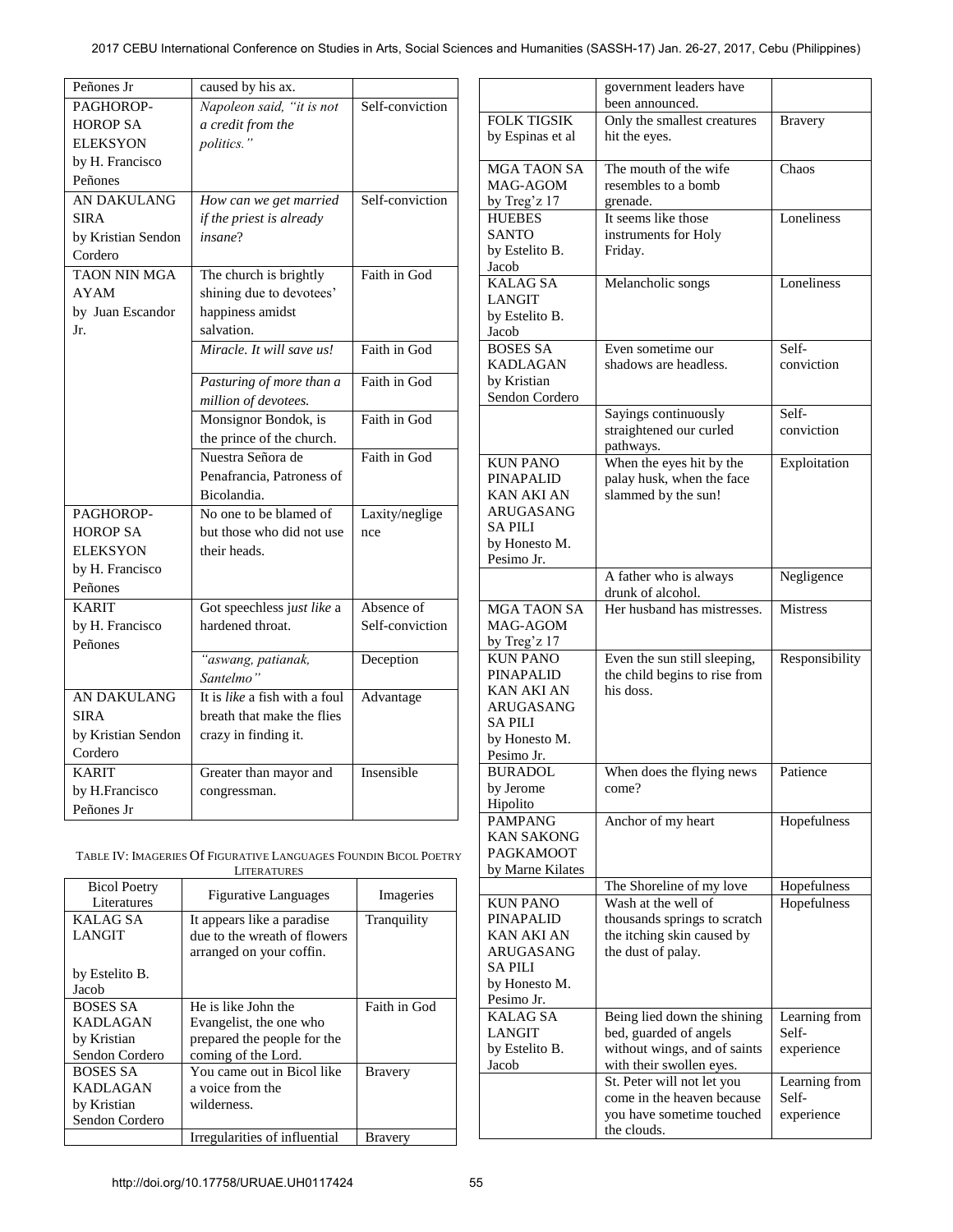| <b>MGA TAON SA</b> | Kisses on the face are        | Compassion    |
|--------------------|-------------------------------|---------------|
| MAG-AGOM           | passionately given.           |               |
| by Treg'z 17       |                               |               |
|                    | The husbands work hard        | Compassion    |
|                    | like carabaos to sustain      |               |
|                    | family's needs.               |               |
| <b>PAMPANG</b>     | You are always in my heart,   | Compassion    |
| <b>KAN SAKONG</b>  | My love!                      |               |
| <b>PAGKAMOOT</b>   |                               |               |
| by Marne Kilates   |                               |               |
| <b>HUEBES</b>      | The streets and the dust will | Sacrifice     |
| <b>SANTO</b>       | be purified by the feet       |               |
| by Estelito B.     | without slippers.             |               |
| Jacob              |                               |               |
| <b>BURADOL</b>     | Least patronized              | Compassion    |
| by Jerome          | newspapers were saved         |               |
| Hipolito           | from humiliation.             |               |
| <b>BOSES SA</b>    | Just like Handiong.           | Compassion    |
| <b>KADLAGAN</b>    |                               |               |
| by Kristian        |                               |               |
| Sendon Cordero     |                               |               |
| <b>KUN PANO</b>    | The husk was absorbed by      | Child labor   |
| <b>PINAPALID</b>   | the arms, body and feet.      |               |
| <b>KAN AKI AN</b>  | While getting the broken      | Poverty       |
| <b>ARUGASANG</b>   |                               |               |
| <b>SAPILI</b>      | "nigo" and the palay          |               |
|                    | turning into black color      |               |
| by Honesto M.      |                               |               |
| Pesimo Jr.         |                               |               |
| <b>PAMPANG</b>     | It is undeniable, the hands   | Culture       |
| <b>KAN SAKONG</b>  | are kissed and the head       |               |
| <b>PAGKAMOOT</b>   | leaned over the shoulder.     |               |
| by Marne Kilates   |                               |               |
| AN DILA TA         | When commanded forth          | Wandering     |
| by Ben Escoto      | and back, here in             |               |
|                    | Rinconada $(5th$ district of  |               |
|                    | Camarines Sur)                |               |
| AN DILA TA         | The greatest poetry.          | Pride (of the |
| by Ben Escoto      |                               | region)       |
| <b>HUEBES</b>      | Mary!                         | Caring        |
| <b>SANTO</b>       |                               |               |
| by Estelito B.     |                               |               |
| Jacob              |                               |               |
| LAGAYLAY           | Faultfinder eyes.             | Circumspectio |
| by Irvin Santo     |                               | $\mathbf n$   |
| Tomas              |                               |               |

| Compassion      |                  |
|-----------------|------------------|
| Self-conviction |                  |
| Advantage       |                  |
| Conviction      | People-oriented  |
| <b>Bravery</b>  |                  |
| Poverty         |                  |
| Absence of      |                  |
| Self-conviction |                  |
| Insensible      |                  |
| Self-conviction | People-oriented  |
| Negligence      |                  |
|                 |                  |
|                 |                  |
|                 |                  |
| Development     | Country-oriented |
|                 |                  |
|                 |                  |
|                 |                  |
| Deception       | Country-oriented |
|                 |                  |
|                 |                  |
| Faith in God    | God-oriented     |
|                 |                  |
|                 |                  |
|                 |                  |
| Danger          | Environmentally- |
|                 | oriented         |
|                 |                  |
|                 |                  |
|                 | <b>Alertness</b> |

| TABLE VI: LITERARY APPRECIATION OF BICOLANOS IN RELATION TO DEPED |
|-------------------------------------------------------------------|
| <b>CORE VALUES</b>                                                |

| <b>POETRY</b><br><b>LITERATURES</b>                                                                                           | <b>IMAGERIES</b>                                                                      | <b>LITERARY</b><br><b>APPRECIATION OF</b><br><b>BICOLANOS IN</b><br><b>RELATION TO</b><br><b>DEPED CORE</b><br><b>VALUES</b> |
|-------------------------------------------------------------------------------------------------------------------------------|---------------------------------------------------------------------------------------|------------------------------------------------------------------------------------------------------------------------------|
| KALAG SA<br>LANGIT by<br>Estelito B. Jacob                                                                                    | Tranquility,<br>Loneliness,<br>Learning from<br>Self-<br>experience                   | People-oriented                                                                                                              |
| <b>BOSES SA</b><br><b>KADLAGAN</b> by<br>Kristian Sendon<br>Cordero                                                           | Bravery, Self-<br>Conviction                                                          |                                                                                                                              |
| FOLK TIGSIK by<br>Espinas et. al.<br><b>MGA TAON SA</b><br>MAG-AGOM by                                                        | <b>Bravery</b><br>Chaos,<br>Compassion                                                |                                                                                                                              |
| Treg'z 17<br><b>HUEBES SANTO</b><br>by Estelito B. Jacob<br><b>KUN PANO</b><br>PINAPALID KAN<br><b>AKI AN</b><br>ARUGASANG SA | Loneliness,<br>Sacrifice<br>Exploitation,<br>Laxity/Neglige<br>nce<br>Responsibility, |                                                                                                                              |

| TABLE V: LITERARY APPRECIATION OF BICOLANOS IN |  |
|------------------------------------------------|--|
| <b>RELATION TO DEPED CORE VALUES</b>           |  |

|                                    | <b>IMAGERIES</b> | <b>LITERARY</b>        |
|------------------------------------|------------------|------------------------|
| <b>PROSE</b><br><b>LITERATURES</b> |                  | <b>APPRECIATION OF</b> |
|                                    |                  | <b>BICOLANOS IN</b>    |
|                                    |                  | <b>RELATION TO</b>     |
|                                    |                  | <b>DEPED CORE</b>      |
|                                    |                  | <b>VALUES</b>          |
| AN DAKULANG                        | <b>Bravery</b>   | People-oriented        |
| <b>SIRA</b>                        | Unloading Life   |                        |
| by Kristian Sendon                 | Baggage          |                        |
| Cordero                            | Self-discipline  |                        |
|                                    | Carefulness      |                        |
|                                    | Learning from    |                        |
|                                    | Self-experience  |                        |
|                                    | Fearfulness      |                        |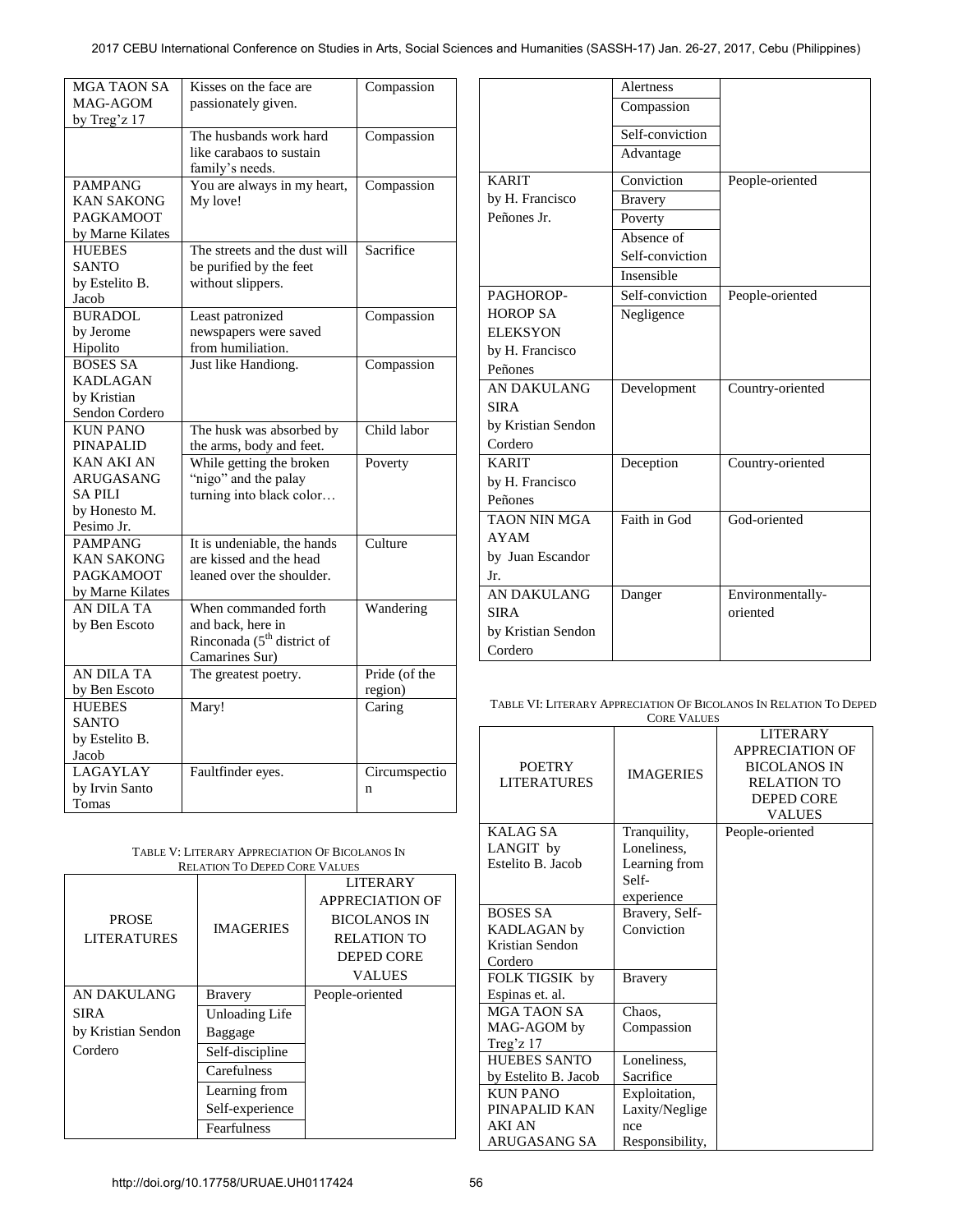| PILI                 | Hopefulness         |                  |
|----------------------|---------------------|------------------|
| by Honesto M.        |                     |                  |
| Pesimo Jr.           |                     |                  |
| <b>BURADOL</b>       | Patience            |                  |
| by Jerome Hipolito   |                     |                  |
| PAMPANG KAN          | Hopefulness,        |                  |
| <b>SAKONG</b>        | Compassion          |                  |
| PAGKAMOOT by         |                     |                  |
| <b>Marne Kilates</b> |                     |                  |
| AN DILA TA by        | Wandering,          |                  |
| <b>Ben Escoto</b>    | <b>Skillfulness</b> |                  |
| LAGAYLAY by          | Circumspectio       |                  |
| Irvin Santo Tomas    | n                   |                  |
| <b>BOSES SA</b>      | Faith in God        | God-oriented     |
| <b>KADLAGAN</b> by   |                     |                  |
| Kristian Sendon      |                     |                  |
| Cordero              |                     |                  |
| <b>HUEBES SANTO</b>  | Caring              |                  |
| by Estelito B. Jacob |                     |                  |
| PAMPANG KAN          | Culture             | Country-oriented |
| <b>SAKONG</b>        |                     |                  |
| PAGKAMOOT by         |                     |                  |
| <b>Marne Kilates</b> |                     |                  |
| <b>BURADOL</b> by    | Compassion          |                  |
| Jerome Hipolito      |                     |                  |
| <b>KUN PANO</b>      | Child labor         |                  |
| PINAPALID KAN        |                     |                  |
| <b>AKI AN</b>        |                     |                  |
| <b>ARUGASANG SA</b>  |                     |                  |
| PILI                 |                     |                  |
| by Honesto M.        |                     |                  |
| Pesimo Jr.           |                     |                  |
| <b>MGA TAON SA</b>   | <b>Mistress</b>     |                  |
| MAG-AGOM by          |                     |                  |
| Treg'z $17$          |                     |                  |

**Final Stage** The following were the conclusions and recommendations in the specific questions of the study.

1. What are the figurative languages found in the Bicol prose and poetry literatures?

 It has been noted that Simile is the most usable in prose Bicol literatures because the words belong to this type are used to describe different experiences of the writers which are usually focused on society, government, politics and other environmental concerns and issues unlike with the paradox, proverbs and oxymoron that are seldom used. In poetry, because of its shortness in form and limited ideas, exaggeration thence outnumbered the paradox, oxymoron and proverbs. It has also been singled out the commonality of the writers' purpose of writing the literature is to show the day to day activities of the Filipino people. In this regard, it is recommended to conduct a seminar-workshop where some of the figurative languages that are seldom used will be learned and used in the different forms of literature and, encourage the language and literature teachers to promote and use Bicol literatures as one of their instructional materials in the enhancement of students' linguistics and communicative competence.

2. What imageries are represented by each figurative language from the Bicol prose and poetry literatures?

 It is obvious from the figurative languages found in the studied Bicol literatures that Bicolanos have a strong faith in God. Their write-ups are also focused to Bicolanos distinctive characteristics in dealing with people from the different regions of the country/world together with their unique way of appreciating the government programs, developments and failures caused by the ever-changing politics of the country. With all these conclusions, these recommendations have been given; a) encourage the students to write original compositions according to their personal experience, self-discipline, selfconviction, fear to God and disposition against exploitation and negligence. b) As language and literature teachers, it is highly recommended to look for literary pieces that give much discussion on the following imageries; peace, faith in God, culture, compassion, patience, hopefulness and bravery against child labor, mistress, laxity, exploitation and other distress conditions of every Filipino people.

3. What literary appreciations of Bicolanos are contained from the studied Bicol literatures in relation to DepEd Core Values?

 It has been observed that most of the studied Bicol literatures show concern with the core values of the DepEd namely Makatao (people-oriented) and Makabansa (countryoriented). All of these give discussion on tranquility, learning from self-experience, bravery, Self-conviction, compassion, sacrifice, hopefulness, patience, skillfulness, responsibility, circumspection, culture, exploitation, negligence, child labor and mistress. These values also contribute in producing Filipinos who are holistic and responsive individuals toward the vision of making the Philippines a nation of peace-loving and God-fearing individuals who are equally responsive to the ultimate goal of the DepEd core values which is Maka-Diyos.

 With all these conclusions, it is recommended to encourage the young Bicolanos with inclination in writing to write more literary pieces valuing people, nature, country and the greatness of God. Finally, for language and literature teachers, production of indigenous supplemental learning materials is also encouraged based on the required competencies of the learning area.

## ACKNOWLEDGMENT

The author extends his warmest acknowledgment to the following people who have made his research realized;

SUC III President of Central Bicol State University of Agriculture, Dr. Georgina J. Bordado, DBM; Dr. Helen L. Madela, Campus Administrator of Calabanga Campus; Respected writers of Region V : Honesto M. Pesimo Jr., Estelito B. Jacob, Kristian Sendon Cordero, H. Francisco V. Peñones Jr., Jerome M. Hipolito, Juan Escandor Jr., Ben Escoto, Tito Genova Valiente, Marne Kilates, Irvin Santo Tomas, Espinas et al, Narve Bercasio, Treg'z 17 and Mary Linette G. Gavica; to all the book authors; Dean of the Graduate School of the University of Nueva Caceres, Dr. Emelita O. Menes; dear professors of the Doctor of Education major in teaching Filipino language and literature of UNC, Dr. Merlinda C. Cantre, Dr. Raquel Reapor, Dr. Romeo N. Sumayo Jr., and Dr. Alida A. Mores.

 To my benefactor and to my great Uncle Arthur and Aunt Elizabeth Brown; heads of the different libraries of various universities and colleges in Bicol and the Chief librarian of Raul Roco Library of Naga City; ever-supportive colleagues namely Jun Honesto, Belen, Delia, Tess, Mylene, Karla,